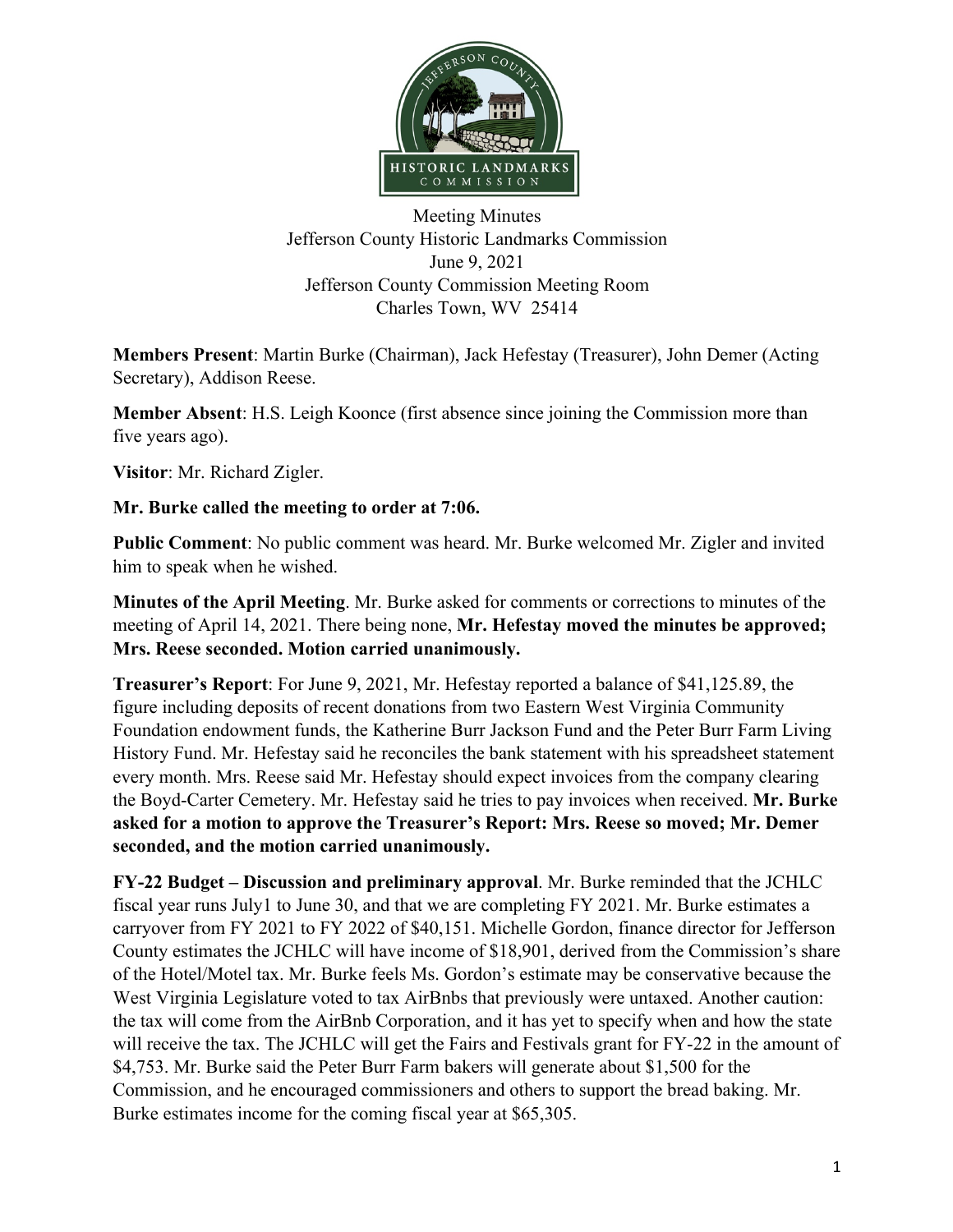Against this income, Mr. Burke reminds that \$36,400 of the carryover must be set aside for carryover expenses, principally Route 340 mitigation and the Boyd Carter Cemetery project. Other proposed operational expenses forecast are insurance (\$1,900); FY20 and FY21 West Virginia State audits (\$350); such Commission office operational expenses as postage, post office box, design, and printing (\$1,000); supplies for JCHLC archives at Shepherd University (\$200); dues: National Alliance of Preservation Commissions (\$150), Preservation Association of West Virginia (\$200), National Trust for Historic Preservation (\$250), and Civil War Trails (\$200). Our contribution for an AmeriCorps volunteer will be \$6,000.

Proposed expenses for properties are: Shepherdstown Battlefield security, safety, and maintenance (\$500); Peter Burr Farm utilities, lawn maintenance, Arts and Crafts Festival (now held at Sam Michael's Park), and repointing the chimney (a total of \$6,000); and Duffields' Depot lawn maintenance, two dumpsters, and replacement of the main beam and two doors (a total of \$4,250). Finally for the Route 340 research project (\$12,000) and our contribution to the Jefferson County Historic Preservation Fund (\$1,500).

Total expenditures are forecast as \$34,500.

In addition we will recoup what we did not receive for our Hotel/Motel tax through the America Rescue Fund in an amount of between \$10,000 and \$20,000. Ms. Reese asked what we can expect from American Recovery and Reinvestment Act funding. Mr. Burke responded that Michelle Gordon cautioned about asking for too much money as the County Commission is careful about what it spends. Mr. Burke added that our principal revenue streams – Hotel/Motel Taxes – produced nearly nothing in the recent year because the National Conservation Training Center in Shepherdstown has held no training and the Bavarian Inn has had a dramatic reduction in rooms rented. The Clarion Inn has shut down completely. The JCHLC is not part of the County line-item budget development. The JCHLC gets 2.94 percent of the Hotel/Motel tax. By state law 50 percent of the Hotel/Motel Tax goes to the county CVB – the Convention and Visitors Bureau. A remaining 46 percent goes to Parks and Recreation for their programs. We share the balance with the arts and humanities council. As stated earlier, our income from the Hotel/Motel Tax for the coming fiscal year is projected at \$18,901. Mr. Hefestay added that the Planning Commission, of which he is a member wasn't aware that the JCHLC gets any money for the Hotel/Motel Tax. Mr. Burke asked that we approve the budget as preliminary and reconsidered it for final approval at our meeting in August. **Motion**: **Mr. Hefestay moved that we approved the budget proposed as preliminary**. **Motion carried unanimously** with the condition, as Mr. Hefestay asked, that a final budget be presented in August.

#### **Announcement and Reports**

A. **Jefferson County Courthouse Historic Landmark status**. Mr. Burke announced that approval of the Jefferson County Courthouse as a National Historic Landmark has been postponed until the review committee in Washington, DC, can meet (this summer or this fall). Mr. Hefestay asked about benefits of National Historic Landmark status. Mr. Burke said our courthouse would now be eligible for supplemental funding from a West Virginia fund set aside for courthouses, the Save America's Treasures funding. Mr. Hefestay asked if any improvements had been made, and Mr. Burke said he'd have to talk to Laura Kuhn.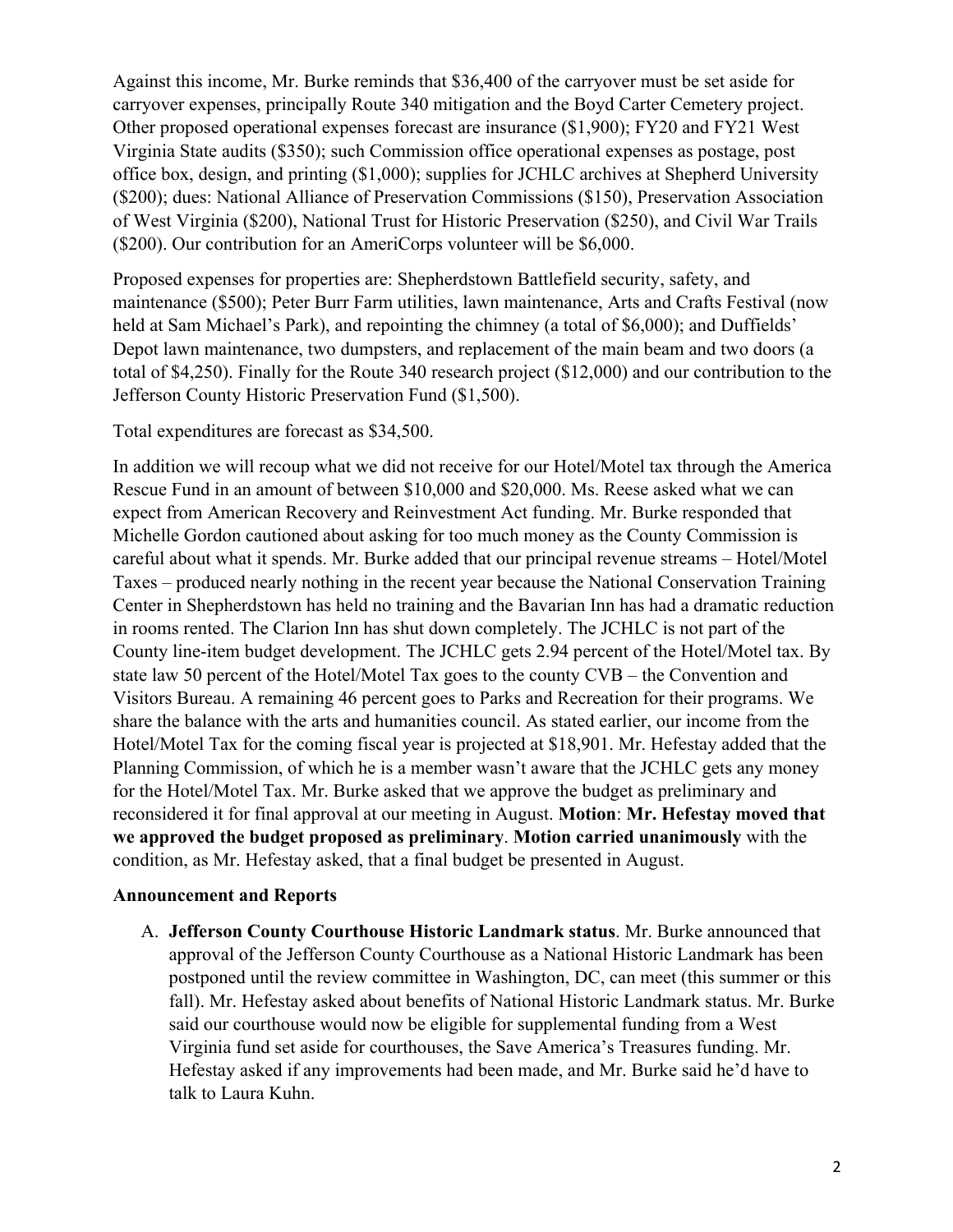- B. **AmeriCorps Member**. JCHLC has been approved for AmeriCorps funding for FY 2022 for a 40-hour position. Mr. Burke recounted four previous AmeriCorps Members two with master degrees, and two with bachelor degrees. Mr. Burke encouraged those with bachelor degrees to use AmeriCorps subsidies to continue for master degrees. One went to the University of Vermont, the other to the University of Texas. Mr. Burke recommended the student at Texas continue for a doctorate. Mr. Hefestay recalled that years ago those with doctorates or masters played down or hid their advanced degrees to appear more employable and not overqualified.
- C. **Website and other Social Media**. Mr. Burke and Ms. Reese agreed to look at the website with an eye to updates and corrections. Ms. Reese recommended a link where queries could be segregated and responded to. Ms. Reese said some questions arrive via Messenger and thus require a social media monitor to check yet another app. Mr. Burke said a new AmeriCorps Member will resume responsibility for social media in September 2021.

### D. **Status of National Register and Jefferson County Landmark nominations**.

- 1. St. Paul's Baptist Church. Research and communications remain ongoing.
- 2. Route 340 project. *Wayside Farm* is an adamant no-go for a NR nomination or documentation. Owners do not want either. Maral Kalbian, then, is working on a history of the designated corridor and on an intensive resource study of *Glenwood*, a Jefferson County category 2 property. *Glenwood* has an unusual floor plan of interest to John Allen, who volunteered to examine the building. Owner of the *Glenwood* property, Dr. Noel Henderson, does not want a National Register nomination, but has approved Ms. Kalbian's research. By way of background, Mr. Burke said that West Virginia Highways granted the JCHLC \$50,000 to study the Route 340 corridor from where it becomes two lanes southwest of Charles Town to the Virginia state line. We thought we could treat the areas a historic district but we cannot because we lack full support of property owners along the route. Mr. Burke, Mr. Hefestay, and Ms. Reese stressed the importance of documenting the *Rainbow Room*, where Patsy Cline got her start and regularly performed. Mr. Burke hasn't heard from the Diocese of West Virginia on permission to study and include *St. John's Episcopal Church* in the corridor study. We were reminded of a clause in its deed allowing descendants of the property donor to reclaim the church property if the church ceased operations.
- 3. New project for John Demer. Mr. Burke assigned the Fairfax Grant Stock Farm to Mr. Demer as a high-priority project.

### E. **Study of Concept Plan reviews and Zoning Changes**.

- 1. Road Runner Wrecker Service. Mr. Burke did not object to changes proposed.
- 2. Proposed cell towers along Berryville Pike. One tower is in an industrial zone that allows them. Verizon Wireless plans a 191-foot cell tower, just south of the Rainbow Room. Ms. Reese located a viewshed map that will assist in developing a Section 106 report. The second tower is proposed for a 174-foot tower at Wheatland Road.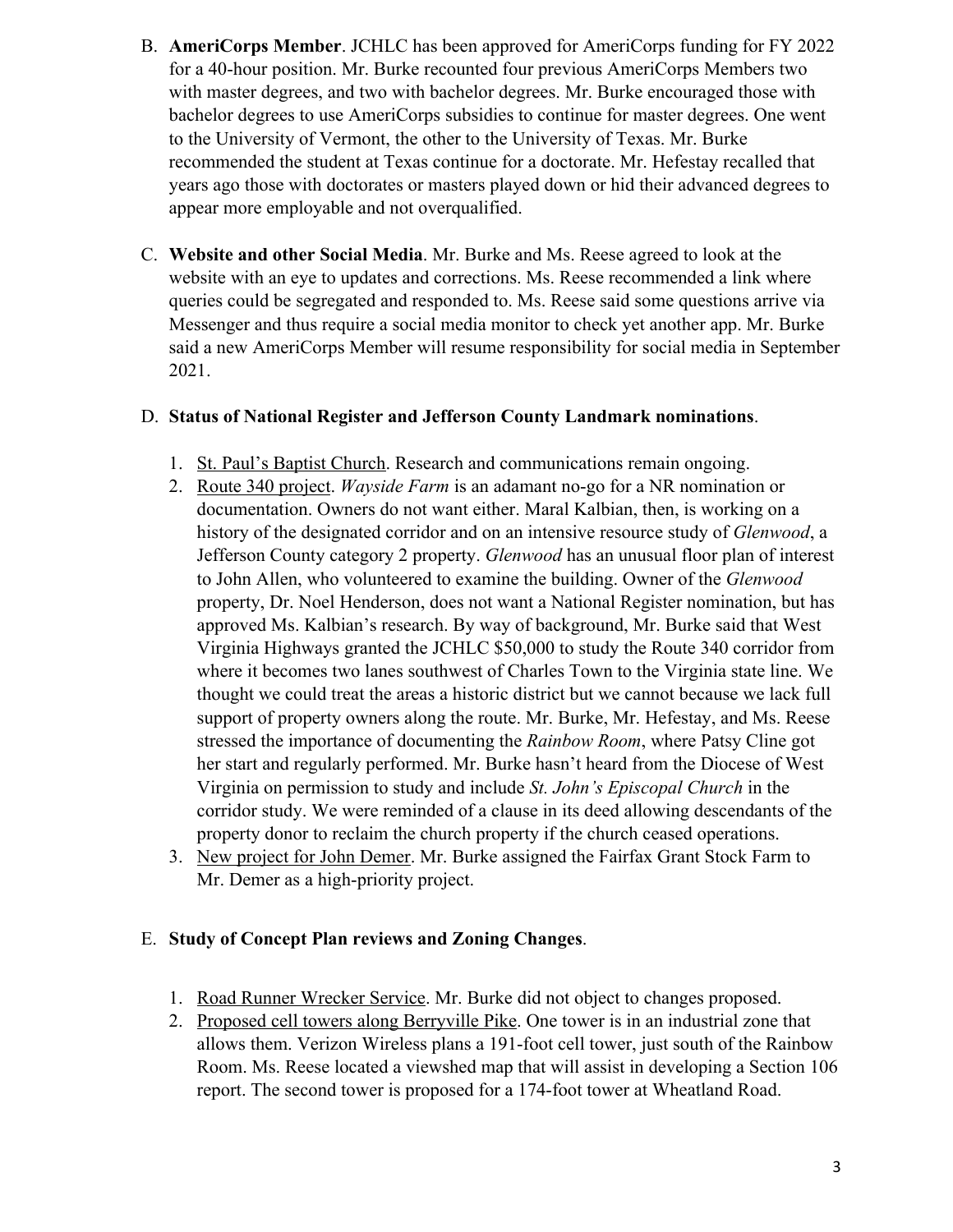- 3. Zoning Amendment for Jefferson Orchards/Miller Farm. Mssrs. Burke and Hefestay reported the project passed the County Commission by a 4-1 vote.
- 4. Wild Hill Solar Project. Extended discussion between JCHLC commissioners and Mr. Zigler on the hows, whys, and what-ifs of the solar project. In the most general terms, agricultural lands leased for solar farms will generate income for farmers to supplement their retirements without them being forced to sell their farms for housing developments. Solar farms will generate increased income for the county without the need for additional services such as schools.
- 5. Sheetz store at Route 340 and Augustine Avenue. No discussion occurred.

# F. **JCHLC Properties**

- 1. Peter Burr Farm. Our bread bakers are in in full force baking bread. They generate about \$1,500 a year while interpreting a historic and popular craft. They bake the second Saturday of the month for six months.
- 2. Duffield's Depot. On June 9, the Harpers Ferry Civil War Roundtable hosted a lecture of Colonel John Mosby's Raid in 1864. Unfortunately the lecture conflicted with the JCHLC meeting. Patrick Shunney, general contractor continues work. He has cut and will install a new summer beam, dewater the basement, hang two doors, and do other related work. He will submit invoices as he finishes tasks.
- 3. Shepherdstown Battlefield. No new discussion.

# G. **Jefferson County Historic Preservation Fund**.

- 1. Fund balance. Mr. Burke announced a new balance of \$74,000 and said that when the fund reaches \$80,000 another \$10,000 will be unlocked, and when the fund reaches \$90,000, yet another \$10,000 will be unlocked reaching the fund's initial goal of \$100,000. Mr. Burke has gotten commitments from Harpers Ferry, Charles Town, and Shepherdstown of annual contributions of \$1,500 each citing the value of the fund to historic structures in those municipalities.
- 2. Saving Jefferson County Historic Places Grants. Mr. Burke proposed a meeting among the major stakeholders – Charles Town, Ranson, Shepherdstown, Harpers Ferry, and Middleway – for some time in October to discuss guidelines and parameters for awarding grants. Initial grants would assist in such emergency mitigation as mold removal or repair of water damage. Because of limited initial funding base of \$100,000 grants for the first year will total about \$5,000. Those limited funds, however, could be used to match other grants from state or federal sources.
- 3. West Virginia tax credits for National Register properties. For FY2022 Mr. Burke proposed educating owners of National Register properties to the availability of tax credits for NR properties available from the state of West Virginia. Mr. Burke plans lectures to accomplish this goal.
- 4. The Mills Group. Mr. Burke announced that the Mills Group, West Virginia's most prominent preservation consulting firm, is establishing an office in Shepherdstown in the building formerly occupied by the Village Florist. Mr. Burke said Shepherdstown